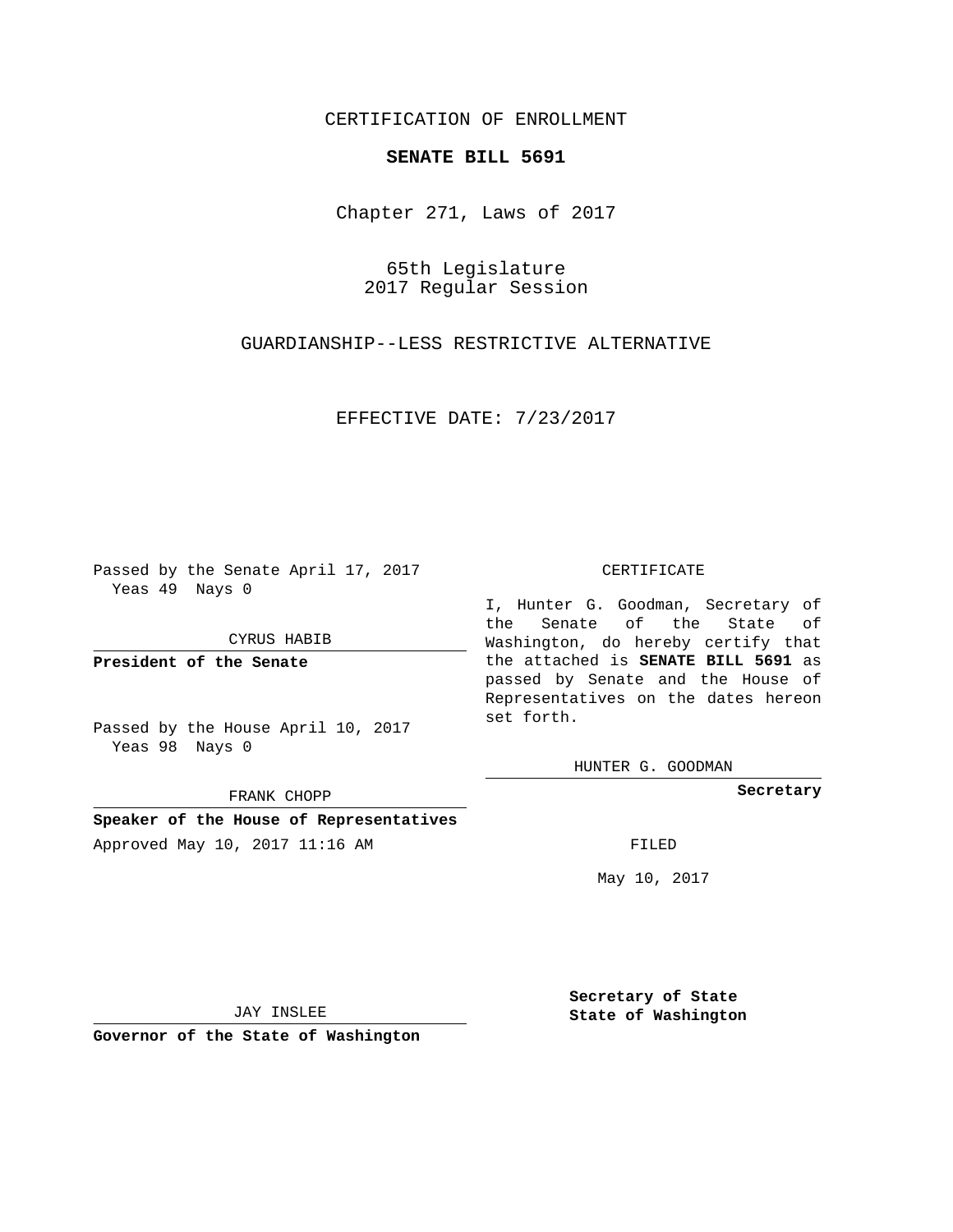## **SENATE BILL 5691**

AS AMENDED BY THE HOUSE

Passed Legislature - 2017 Regular Session

**State of Washington 65th Legislature 2017 Regular Session**

**By** Senators Bailey, Rivers, Becker, and Warnick

Read first time 02/02/17. Referred to Committee on Health Care.

 AN ACT Relating to modifying or terminating a guardianship when a less restrictive alternative is available to provide for the needs of an incapacitated person; amending RCW 11.88.120; and creating a new section.4

BE IT ENACTED BY THE LEGISLATURE OF THE STATE OF WASHINGTON:

 NEW SECTION. **Sec. 1.** The legislature finds that an incapacitated person should retain basic rights enjoyed by the public, including the freedom of associating with family and friends. A court or guardian should not remove or restrict the rights of an incapacitated person under a guardianship except when absolutely necessary to protect the incapacitated person. The legislature finds that less restrictive alternatives are preferred to guardianships and limited guardianships when they provide adequate support for an incapacitated person's needs. The legislature also recognizes that less restrictive alternatives are typically less expensive to administer than a guardianship, thereby preserving state resources, court resources, and the incapacitated person's estate. A less restrictive alternative may be in the form of a power of attorney, or a trust, or other legal, financial, or medical directives that allow an incapacitated person to enjoy a greater degree of individual liberty and decision making than for persons under a guardianship.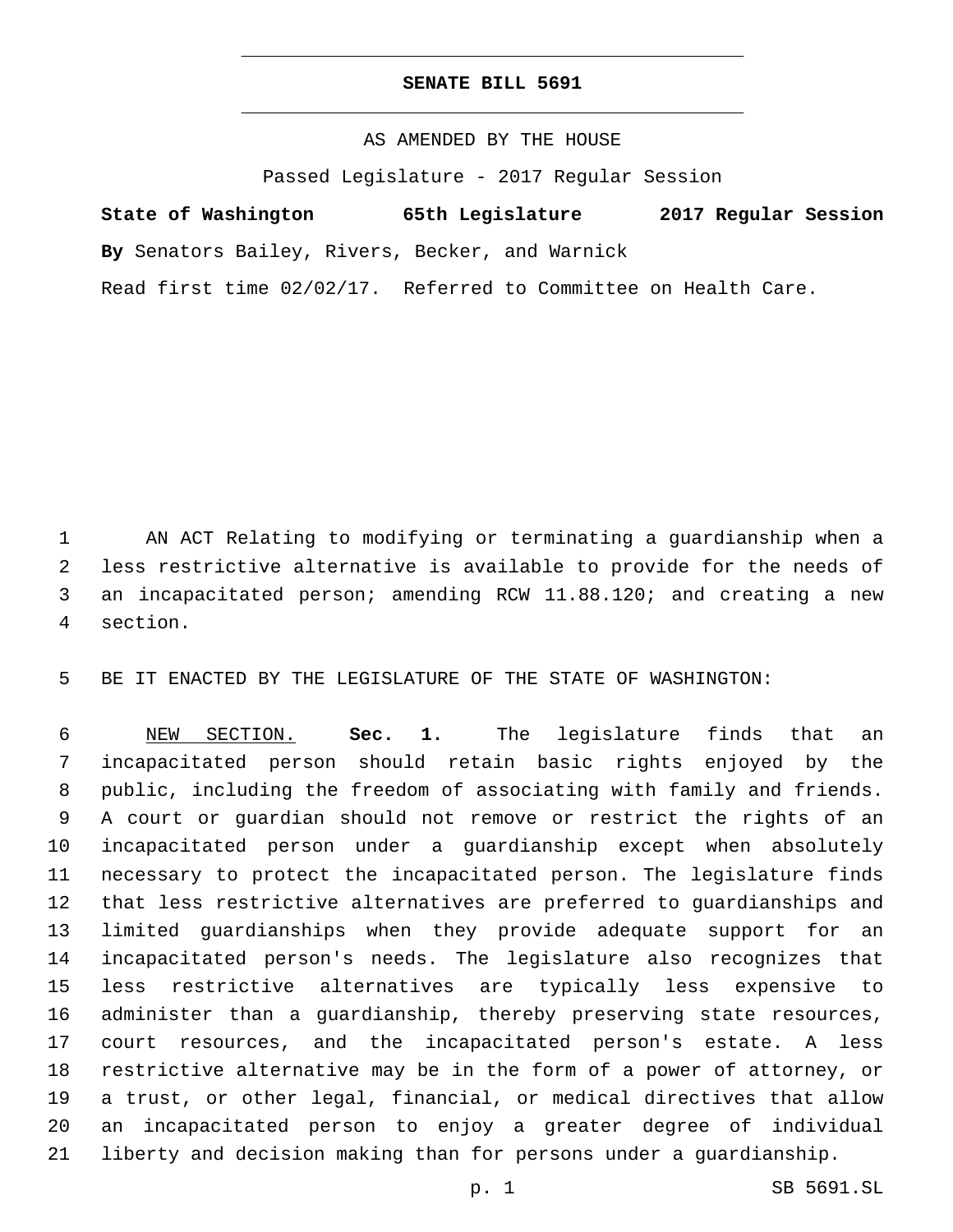**Sec. 2.** RCW 11.88.120 and 2015 c 293 s 1 are each amended to 2 read as follows:

 (1)(a) At any time after establishment of a guardianship or appointment of a guardian, the court may, upon the death of the guardian or limited guardian, or, for other good reason, modify or terminate the guardianship or replace the guardian or limited guardian or modify the authority of a guardian or limited guardian. Such action may be taken based on the court's own motion, based on a motion by an attorney for a person or entity, based on a motion of a person or entity representing themselves, or based on a written complaint, as described in this section. The court may grant relief under this section as it deems just and in the best interest of the incapacitated person. For any hearing to modify or terminate a guardianship, the incapacitated person shall be given reasonable notice of the hearing and of the incapacitated person's right to be represented at the hearing by counsel of his or her own choosing.

 (b) The court must modify or terminate a guardianship when a less restrictive alternative, such as a power of attorney or a trust, will 19 adequately provide for the needs of the incapacitated person. In any motion to modify or terminate a guardianship with a less restrictive 21 alternative, the court should consider any recent medical reports; whether a condition is reversible; testimony of the incapacitated person; testimony of persons most closely related by blood, marriage, 24 or state registered domestic partnership to the incapacitated person; testimony of persons entitled to notice of special proceedings under 26 RCW 11.92.150; and other needs of the incapacitated person that are not adequately served in a guardianship or limited guardianship that may be better served with a less restrictive alternative. All motions under the provisions of this subsection (1)(b) must be heard within sixty days unless an extension of time is requested by a party or a guardian ad litem within such sixty-day period and granted for good cause shown. An extension granted for good cause should not exceed an additional sixty days from the date of the request of the extension, and the court must set a new hearing date.

 (2)(a) An unrepresented person or entity may submit a complaint to the court. Complaints must be addressed to one of the following designees of the court: The clerk of the court having jurisdiction in the guardianship, the court administrator, or the guardianship monitoring program, and must identify the complainant and the incapacitated person who is the subject of the guardianship. The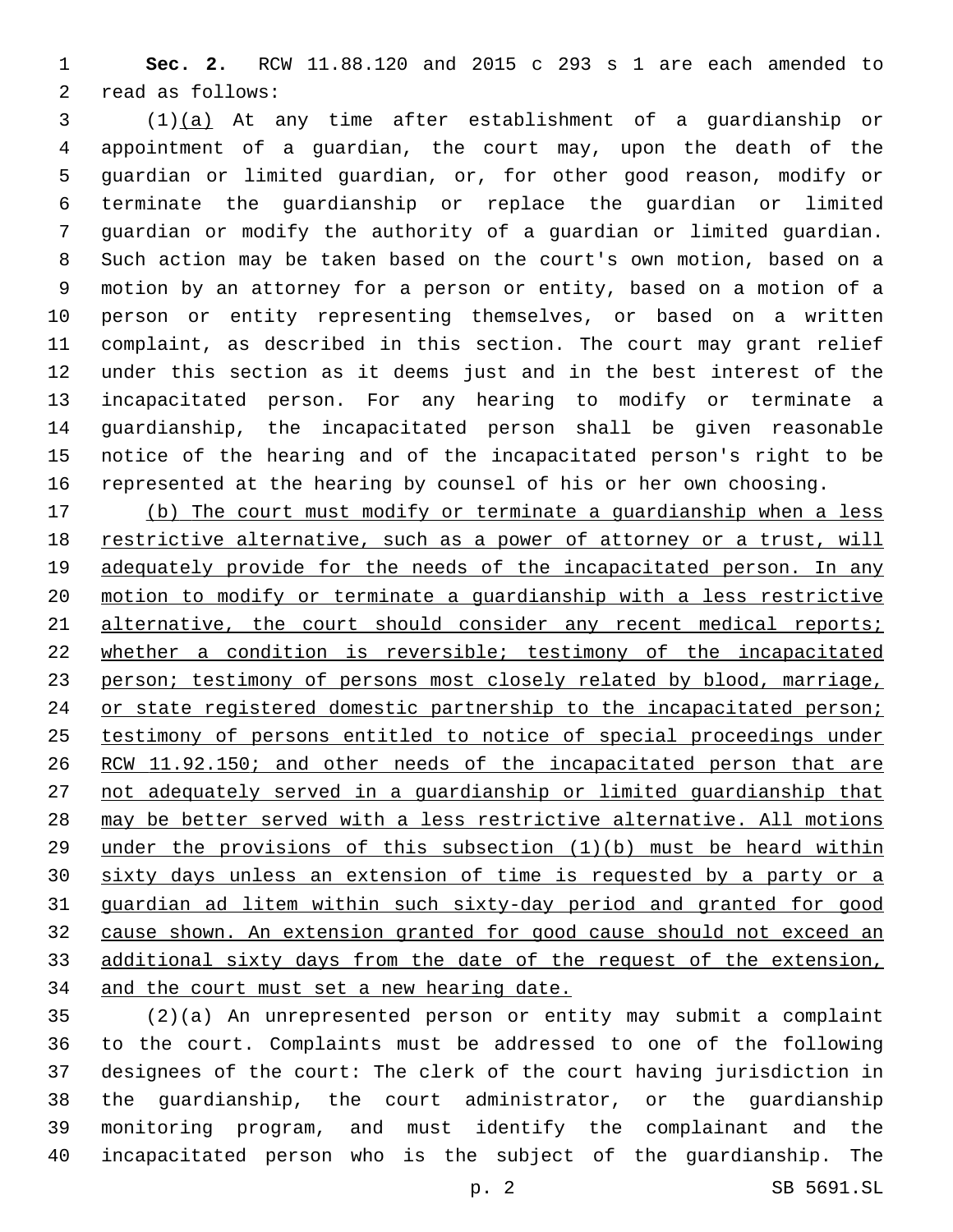complaint must also provide the complainant's address, the case number (if available), and the address of the incapacitated person (if available). The complaint must state facts to support the claim.

 (b) By the next judicial day after receipt of a complaint from an unrepresented person, the court's designee must ensure the original complaint is filed and deliver the complaint to the court.

 (c) Within fourteen days of being presented with a complaint, the court must enter an order to do one or more of the following actions:

 (i) To show cause, with fourteen days' notice, directing the guardian to appear at a hearing set by the court in order to respond 11 to the complaint;

 (ii) To appoint a guardian ad litem to investigate the issues raised by the complaint or to take any emergency action the court deems necessary to protect the incapacitated person until a hearing 15 can be held;

 (iii) To dismiss the complaint without scheduling a hearing, if it appears to the court that the complaint: Is without merit on its face; is filed in other than good faith; is filed for an improper purpose; regards issues that have already been adjudicated; or is frivolous. In making a determination, the court may review the matter and consider previous behavior of the complainant that is documented 22 in the guardianship record;

 (iv) To direct the guardian to provide, in not less than fourteen days, a written report to the court on the issues raised in the 25 complaint;

 (v) To defer consideration of the complaint until the next regularly scheduled hearing in the guardianship, if the date of that hearing is within the next three months, provided that there is no indication that the incapacitated person will suffer physical, emotional, financial, or other harm as a result of the court's 31 deferral of consideration;

 (vi) To order other action, in the court's discretion, in addition to doing one or more of the actions set out in this 34 subsection.

 (d) If after consideration of the complaint, the court believes that the complaint is made without justification or for reason to harass or delay or with malice or other bad faith, the court has the power to levy necessary sanctions, including but not limited to the imposition of reasonable attorney fees, costs, fees, striking 40 pleadings, or other appropriate relief.